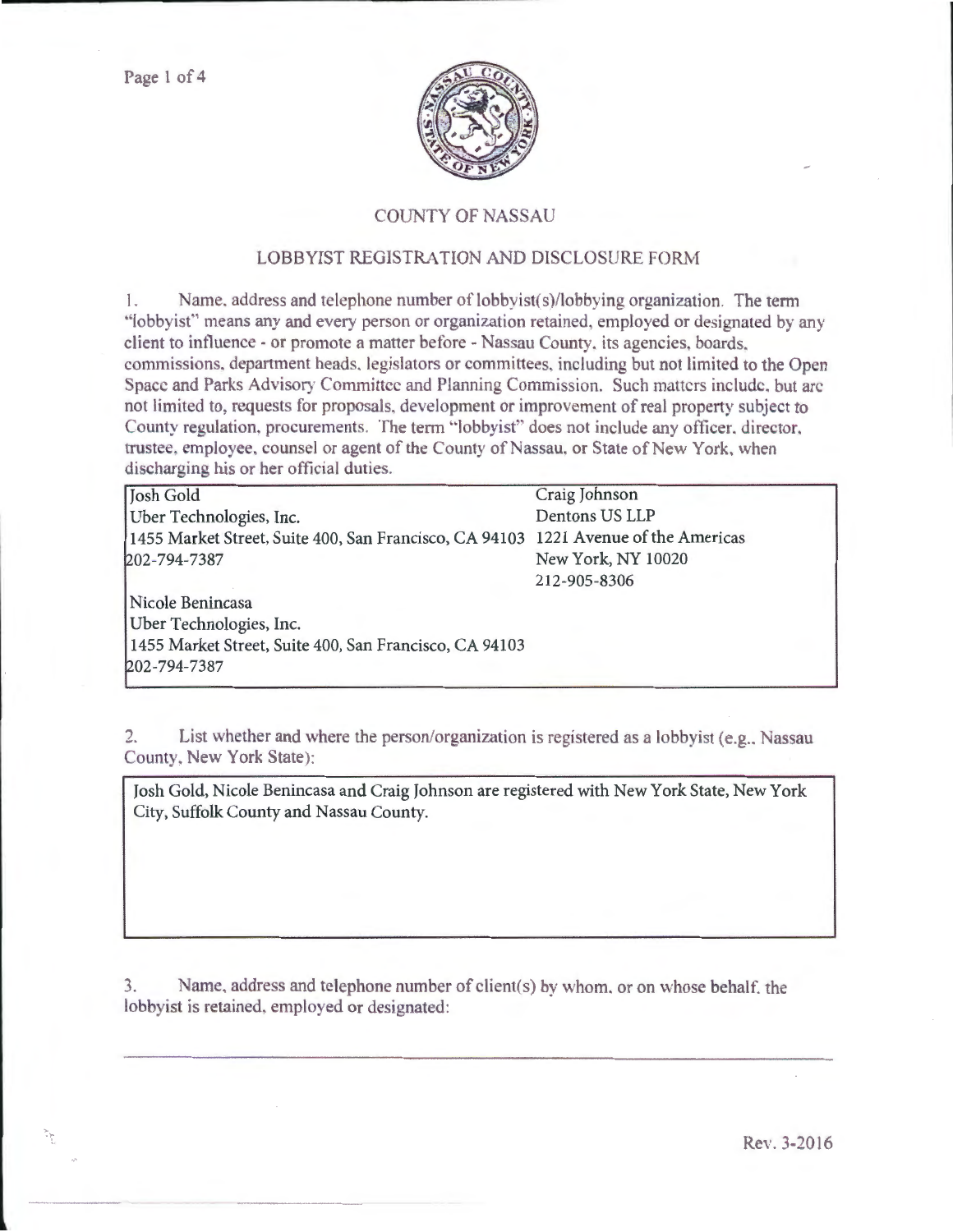Page 2 of 4

Uber Technologies, Inc. 1455 Market Street, Suite 400 San Francisco, CA 94103 202-794-7387

4. Describe lobbying activity conducted, or to be conducted, in Nassau County, and identify client(s) for each activity listed. See page 4 for a complete description of lobbying activities.

Meetings, conferences and communications related to or concerning for-hire vehicle industry, transportation industry and/or technology industry.

5. The name of persons, organizations or governmental entities before whom the lobbyist expects to lobby:

Nassau County Executive, Nassau County Legislature, Nassau County Attorney, and Nassau County Taxi and Limousine Commission.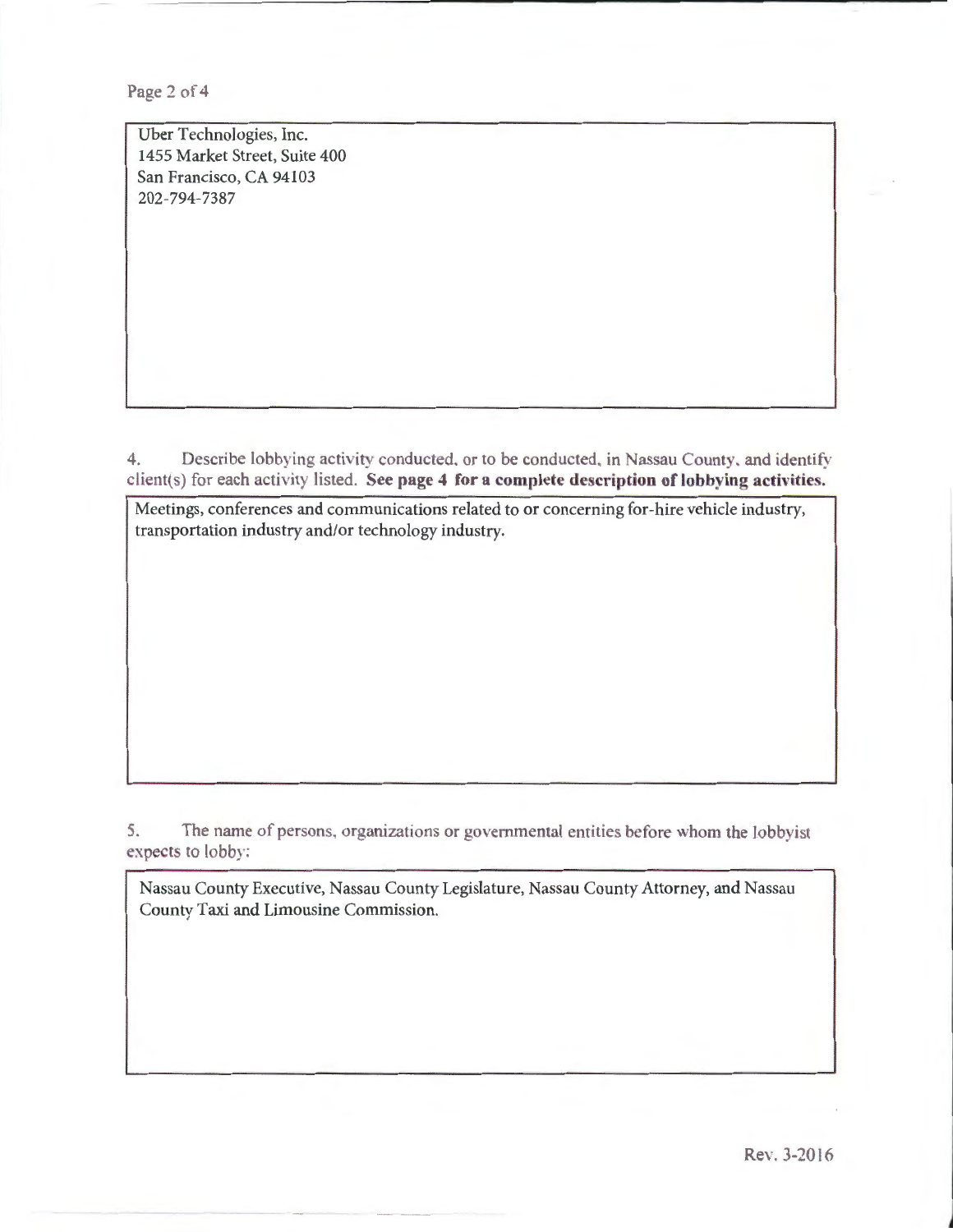6. If such lobby ist is retained or employed pursuant to a written agreement of retainer or employment, you must attach a copy of such document; and if agreement of retainer or employment is oral, attach a written statement of the substance thereof. If the written agreement of retainer or employment does not contain a signed authorization from the client by whom you have been authorized to lobby, separately attach such a written authorization from the client.

7. Within the previous year, has the lobbyist/lobbying organization or any of its corporate officers provided campaign contributions pursuant to the New York State Election Law to the campaign committees of any of the following Nassau County elected officials or to the campaign committees of any candidates for any of the following Nassau County elected offices: the County Executive, the County Clerk, the Comptroller, the District Attorney, or any County Legislator? If yes, to what campaign committee? If none, you must so state:

None.

I understand that copies of this form will be sent to the Nassau County Department of Information Technology ("IT") to be posted on the County's website.

1 also understand that upon termination of retainer, employment or designation I must give written notice to the County Attorney within thirty (30) days of termination.

VERIFICATION: The undersigned affirms and so swears that he/she has read and understood the foregoing statements and they are, to his/her knowledge, true and accurate.

The undersigned further certifies and affirms that the contribution(s) to the campaign committees listed above were made freely and without duress, threat or any promise of a governmental benefit or in exchange for any benefit or remuneration.

| Dated: |  | $\bigcap$ |
|--------|--|-----------|
|--------|--|-----------|

Signed:

ason Post

Print Name:

Title: Communications Director, East